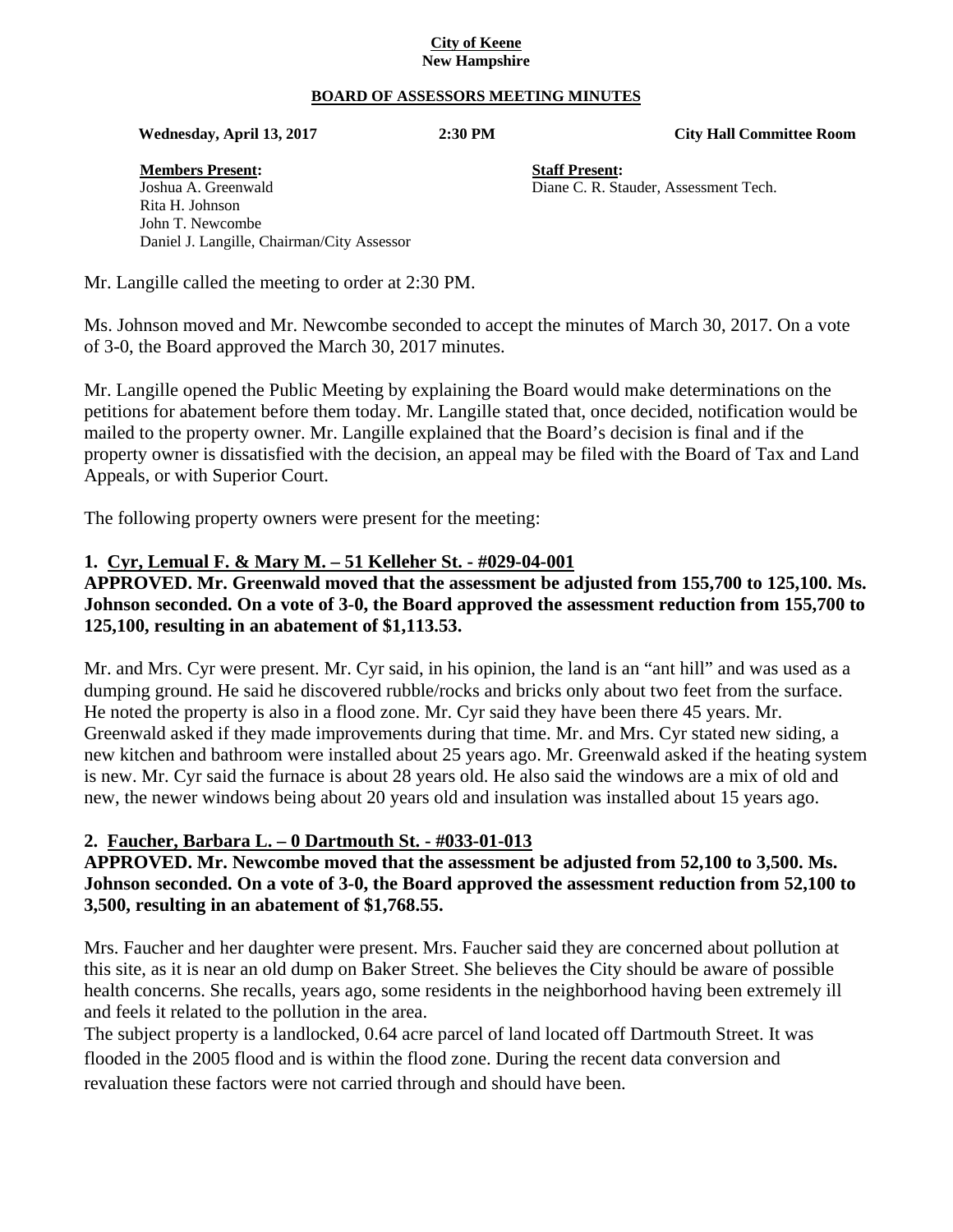# **3. Claridge, Ann T. – 140 Carroll St. - #007-01-024**

#### **APPROVED. Mr. Greenwald moved that the assessment be adjusted from 127,000 to 99,800. Mr. Newcombe seconded. On a vote of 3-0, the Board approved the assessment reduction from 127,000 to 99,800 resulting in an abatement of \$989.81.**

Mrs. Claridge was present. She pointed out her home was built on peat and it is sinking. She said the back of the house has rot and the deck is rotting. Because the house is sinking, Mrs. Claridge said she actually has to use a crowbar to open her windows. Compared to a similar home that recently sold on Elm Street, Mrs. Claridge said she feels her value is very over stated.

The building's foundation is in a state of failure. The southwest corner of the foundation is sinking. This is causing stress in the rest of the foundation and many large cracks are evident. Ground water is invading the basement and a sump pump must be ready to use at all times. The settling has also caused windows and doors to jam. The settling is most likely due to the fact the building is built very close to an area known to have a  $16' \pm$  layer of peat below the soil. Also, parts of the rear sill and framing are rotten.

## **4. Keene Country Club – 755 West Hill Rd. - #912-14-006**

**APPROVED. Ms. Johnson moved that the assessment be adjusted from 2,213,120 to 2,086,720. Mr. Newcombe seconded. On a vote of 2-0, the Board approved the assessment reduction from 2,213,120 to 12,086,720, resulting in an abatement of \$4,599.70.** 

## *Mr. Greenwald recused himself from this discussion due to a possible conflict of interest.*

Mr. Rick MacMillan, president and interim general manager was present. He introduced Mr. Dan Dodge, who recently became general manager. Mr. MacMillan said the Country Club saw a 16% increase in tax year 2016, which seems disproportionately unfair, compared to Bretwood Golf Course. Mr. Langille explained part of the assessment increase was due to new Current Use rates which the Department of Assessment has no control over. Mr. Langille asked if the Country Club has increased its membership rates. Mr. MacMillan said rates increased 3% from last year to this year. He pointed out that membership has declined from 2012, when they had between 250-260 members, to approximately 200 current members. Mr. MacMillan said he believes this is due to the decline in the popularity of golf and that younger families have different recreational sports options.

The Keene Country Club is a private 18-hole golf course. The property was the subject of recent litigation in which the owners appealed their 2012 assessment to the Superior Court. During this process both the owner and the City hired independent appraisers to appraise the property. During mediation the two parties were able to come to a settlement agreement. After reviewing the documents provided during the mediation and reviewing the recent abatement application the Assessing Department recommends an adjusted value of 2,086,720 for 2016.

At this point, there were no attendees. The Board discussed the following:

# **5. Arthur, James L. & Jessica M. – 31 Boston Pl. - #034-02-002**

# **APPROVED. Mr. Greenwald moved that the assessment be adjusted from 237,500 to 218,200. Ms. Johnson seconded. On a vote of 3-0, the Board approved the assessment reduction from 237,500 to 218,200, resulting in an abatement of \$709.61.**

The Board determined that, due to the condition of the property, the depreciation factor should be lowered from Good to Average, resulting in an assessment reduction from 237,500 to 218,200.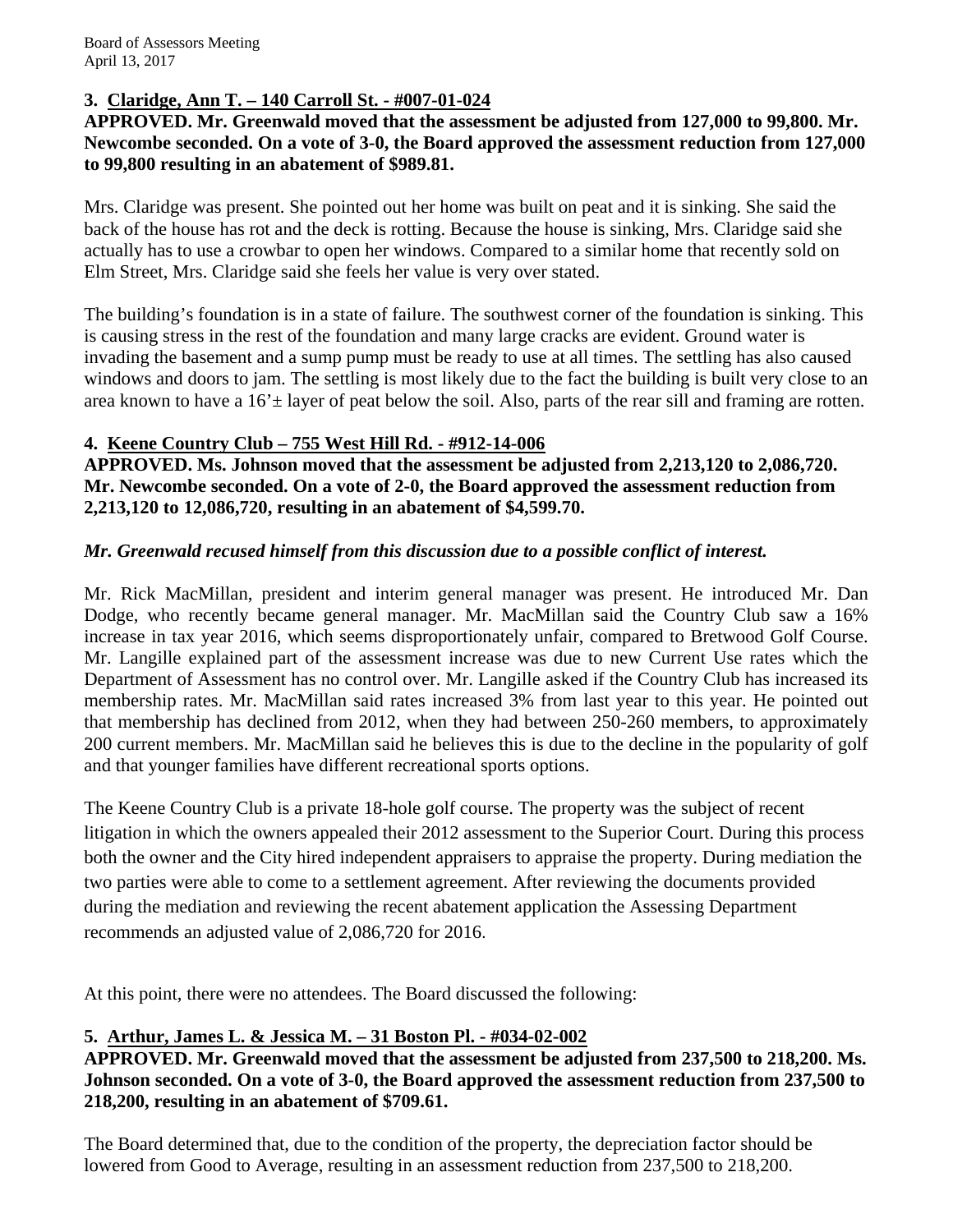This property was purchased in November of 2016 for \$186,500. The appraisal for the closing was \$191,000. The seller was Fanny Mae disposing of a property that it had foreclosed on in April of 2016. Prior to this most recent sale the subject had sold in December of 2006 for \$285,000.

# **6. Blastos, Patricia T. & Howe, Merri E. – 36 Hanover St. - #095-02-032**

**APPROVED. Mr. Newcombe moved that the assessment be adjusted from 233,700 to 205,600. Ms. Johnson seconded. On a vote of 3-0, the Board approved the assessment reduction from 233,700 to 205,600, resulting in an abatement of \$1,022.56.** 

Overall the quality is average and the condition is average but dated. The building has been graded "C+" with a "Good" depreciation factor. These factors should be adjusted to "C" and "Average" to reflect current condition of property. These changes are equitable to neighboring and similar properties in the area.

# **7. Doyle, Kerry E. & Clark, Patrick L. – 77 High St. - #006-04-047**

**APPROVED. Ms. Johnson moved that the assessment be adjusted from 190,200 to 162,300. Mr. Greenwald seconded. On a vote of 3-0, the Board approved the assessment reduction from 190,200 to 162,300, resulting in an abatement of \$1,015.28.** 

The subject is a two family cape style dwelling located on a 0.24 acre lot on the north side of High Street. Inspection revealed a 1foot error in the size of the second apartment as well as a 1foot error in the size of the enclosed porch. These were corrected. Overall, this is a slightly below average quality structure in average but dated condition and adjustments to condition are necessary.

# **8. Dunnell, Alton M. Jr. Rev. Trust – 34 Lynwood Ave. - #041-01-008**

**APPROVED. Mr. Greenwald moved that the assessment be adjusted from 147,100 to 133,800. Ms. Johnson seconded. On a vote of 3-0, the Board approved the assessment reduction from 147,100 to 133,800, resulting in an abatement of \$483.99.** 

Ms. Johnson noted this is a well maintained one bedroom home, but its size and style could be a concern to many potential buyers.

The subject is a single family dwelling located on the east side of Lynwood Avenue. It was built in 1977 and has been perfectly preserved in that age and era. The listing should be corrected to include plywood paneling for wall cover. Additional concerns are the overall size, the fact that the dwelling is a one bedroom home, and although it is well maintained the style is dated. These points could be a concern in the market and the grade should be adjusted to a "C-" to account for the above. The changes would lower the 2016 assessment to 133,800.

# **9. Ellis, Albion – 0 Roxbury Rd. - #902-21-019**

# **APPROVED. Mr. Greenwald moved that the assessment be adjusted from 4,000 to 2,000. Mr. Newcombe seconded. On a vote of 3-0, the Board approved the assessment reduction from 4,000 to 2,000, resulting in an abatement of \$72.78.**

The subject property is a non-buildable (by reason of size) residential lot located on the southerly side of Roxbury Road. It is partially cleared and appears to serve as access to a log landing. Two high tension power lines pass over the rear portion of the lot. The land value is formatted in the same way all the other unbuildable lots are formatted. This formatting is done by applying a -90% adjustment to the land listed as primary site, so granting a further reduction would at first appear to be inequitable to other nonbuildable lots. However, other non-buildable lots do not have high tension lines going through them.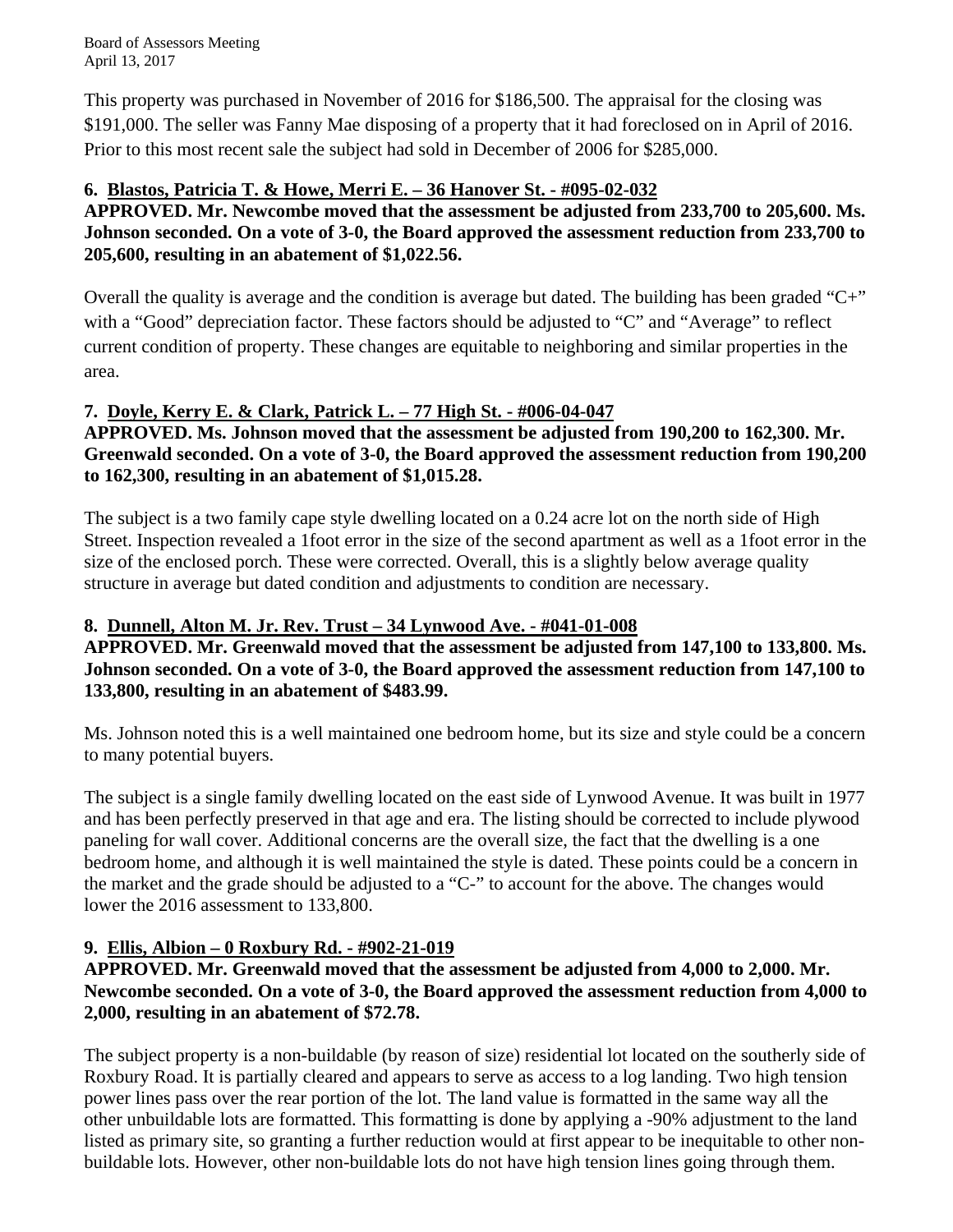Consequently, the Department would recommend lowering the condition factor by an additional 5%. This would reduce the 2016 assessment to 2,000.

#### **10. Kibbee, Donald B. & Pong C. – 63 Woodbury St. - #503-02-019**

**DENIED. Ms. Johnson moved that the Board deny the request for abatement. Mr. Newcombe seconded. On a vote of 3-0, the request for abatement was denied. The Board determined the information submitted did not support a reduction in the assessed value.** 

#### **11. King, Robert P. Jr. & Cynthia J. – 56 Woodbury St. - #503-05-005**

**APPROVED. Mr. Greenwald moved that the assessment be adjusted from 154,500 to 150,300. Ms. Johnson seconded. On a vote of 3-0, the Board approved the assessment reduction from 154,500 to 150,300, resulting in an abatement of \$152.84.** 

The subject is a single family conventional style dwelling located on a 0.31 acre lot on the south side of Woodbury Street. It was built circa 1932 and has been maintained since. Inspection revealed that the building was listed as having an unfinished attic. This part of the listing was removed as the attic access is a scuttle. This change will lower the 2016 assessment to 150,300. The abatement application failed to demonstrate that any further adjustment is warranted.

## **12. King-Boyle, Lisa B. & King, Robert P. Jr. – 54 Woodbury St. - #503-05-006**

**APPROVED. Ms. Johnson moved that the assessment be adjusted from 153,800 to 149,100. Mr. Newcombe seconded. On a vote of 3-0, the Board approved the assessment reduction from 153,800 to 149,100, resulting in an abatement of \$171.03.** 

The subject is a single family conventional style dwelling located on a 0.37 acre lot on the south side of Woodbury Street. It was built circa 1932 and has been maintained since. Inspection revealed that the building was listed as having an unfinished attic. This part of the listing was removed as the attic access is a scuttle and therefore is not assessed. This change will lower the 2016 assessment to 149,100. The abatement application failed to demonstrate that any further adjustment is warranted.

## **13. Marrotte, George J. – 399 Chesterfield Rd. - #922-11-061**

**APPROVED. Mr. Greenwald moved that the assessment be adjusted from 53,100 to 26,500. Ms. Johnson seconded. On a vote of 3-0, the Board approved the assessment reduction from 53,100 to 26,500, resulting in an abatement of \$967.97.** 

The subject is a single wide manufactured housing unit situated on a 1.3 acre lot on the side of Route 9, at the base of Chesterfield Hill. It was built in 1972 and has been poorly maintained since. Currently, what is left of the original kitchen and living room are habitable. Two rooms that were added to the north side of the unit are in very poor condition and are used only for storage. One bedroom in the unit is not used due to mold. The habitable section has damaged linoleum and bare plywood for flooring. Ceilings and walls are damaged and patched. There is no real kitchen, just a sink on a stand in the middle of the room, no cabinets or counter tops. There is a detached two car garage that is braced and shored up to keep it from falling. The site is served by a drilled well and a septic of an unknown nature. Well and septic are within 40' of each other. The land is a long, narrow triangular lot abutting Route 9. The lower portion is encumbered by run off from a culvert. Highway noise is constant. The Department recommends adjustments to both the land and building to account for the above. These changes result in a revised 2016 assessment of 26,500.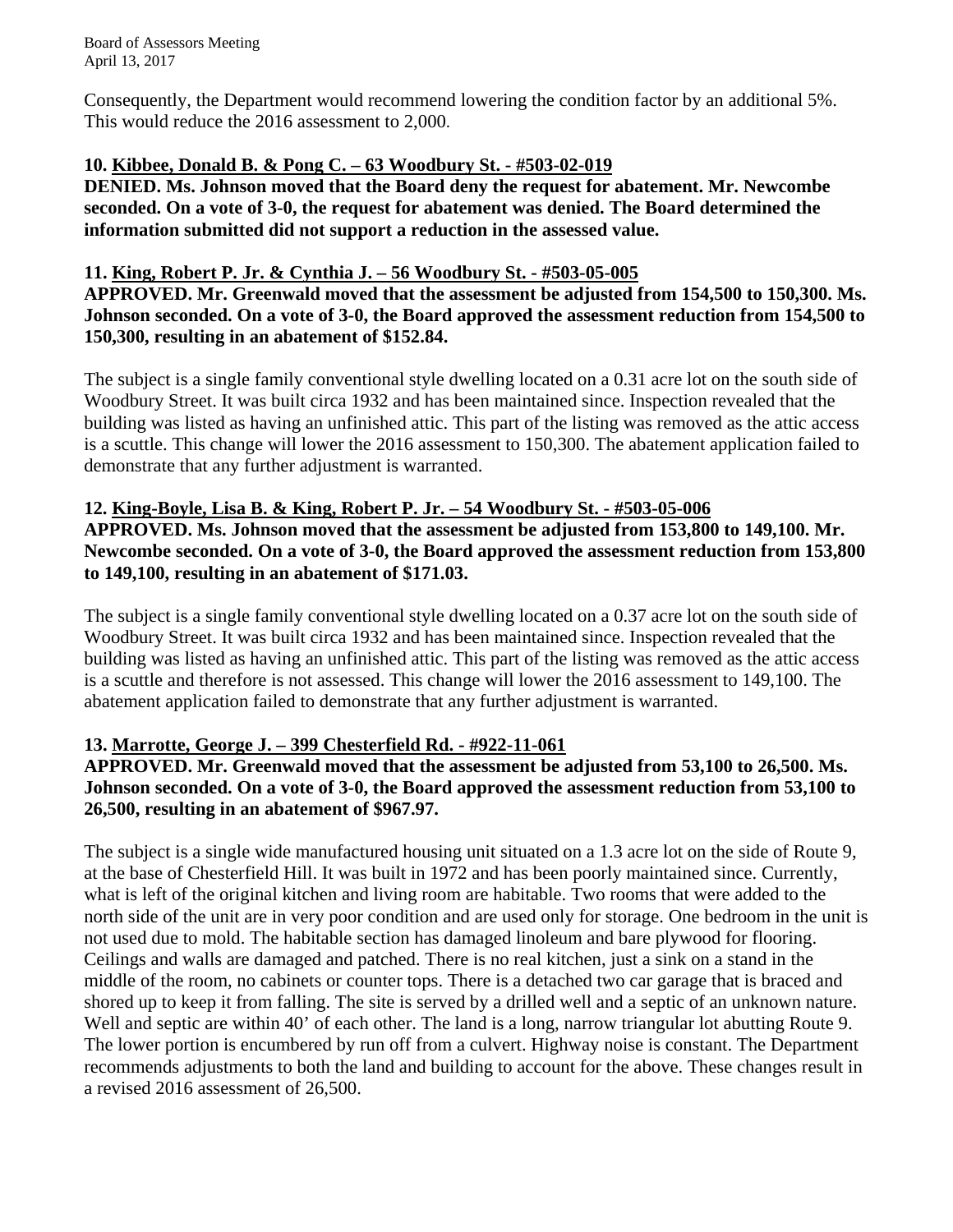#### **14. Martell, Michael J. & Barbara J. – 7 Jennison St. - #030-02-039**

**APPROVED. Mr. Greenwald moved that the assessment be adjusted from 124,300 to 105,500. Mr. Newcombe seconded. On a vote of 3-0, the Board approved the assessment reduction from 124,300 to 105,500, resulting in an abatement of \$684.13.** 

The subject is built on an abnormally small .04 acre (1,742 sq. ft.) lot. The footprint of the improvements to the property is 991 square feet, leaving 751 square feet for driveways and access. The building has been graded a "C". Given the above, a grade of "C-" would be more appropriate. These changes and correction of the number of bedrooms from 3 to 1 result in a revised 2016 assessment of 105,500.

## **15. Moore, Trisha Rose & Ng, Richard – 19 & 25 Spruce St. - #019-03-008 & 007 APPROVED. Mr. Newcombe moved that the assessment be adjusted from 228,400 to 178,700. Ms. Johnson seconded. On a vote of 3-0, the Board approved the assessment reduction from 228,400 to 178,700, resulting in an abatement of \$1,808.58.**

The subject property is presently listed as two separate parcels. One contains a raised ranch and out buildings and the second contains a garage and outbuildings. In 1976, a survey was approved by the Keene Planning department that combined the two parcels into one. However, in 1990, at the request of the prior owner, the lots were assessed as two parcels, despite the evidence of the survey. In October of 2016, both parcels sold as one parcel under one deed description. Legal counsel was sought through the City's attorney, who is of the opinion that they are one lot but advised, that to make the situation perfectly clear, the new owners should apply for a voluntary merger. This abatement application is the result of this merger. The application was processed on March 1, 2017. The exterior of both parcels was inspected on 2/28/17 to be sure all the out buildings were correctly listed and then the lots were merged. This resulted in a new, single assessment of 178,700. The property was purchased for \$169,900 and appraised for \$172,000.

## **16. Norris, Deborah L. Rev. Trust – 20 Westlund Ave. - #131-01-021**

**DENIED. Mr. Greenwald moved that the Board deny the request for abatement. Ms. Johnson seconded. On a vote of 3-0, the request for abatement was denied. The Board determined the information submitted did not support a reduction in the assessed value.** 

Mr. Newcombe noted this is a two bedroom home yet three bedroom homes were used as comparables. He also pointed this has more square footage than the comparables due to the area of the finished basement.

## **17. Parkwood Realty Trust – 59 Maple Ave. - #110-01-006**

**DENIED. Ms. Johnson moved that the Board deny the request for abatement. Mr. Greenwald seconded. On a vote of 3-0, the request for abatement was denied. The Board determined the information submitted did not support a reduction in the assessed value.** 

Mr. Langille explained the property owner previously applied for an abatement which has since been appealed and is currently going through the court system.

## **18. Perkins, Steven W. – 57 Robbins Rd. - #066-01-026**

**APPROVED. Mr. Greenwald moved that the assessment be adjusted from 189,500 to 175,900. Ms. Johnson seconded. On a vote of 3-0, the Board approved the assessment reduction from 189,500 to 175,900, resulting in an abatement of \$494.90.**